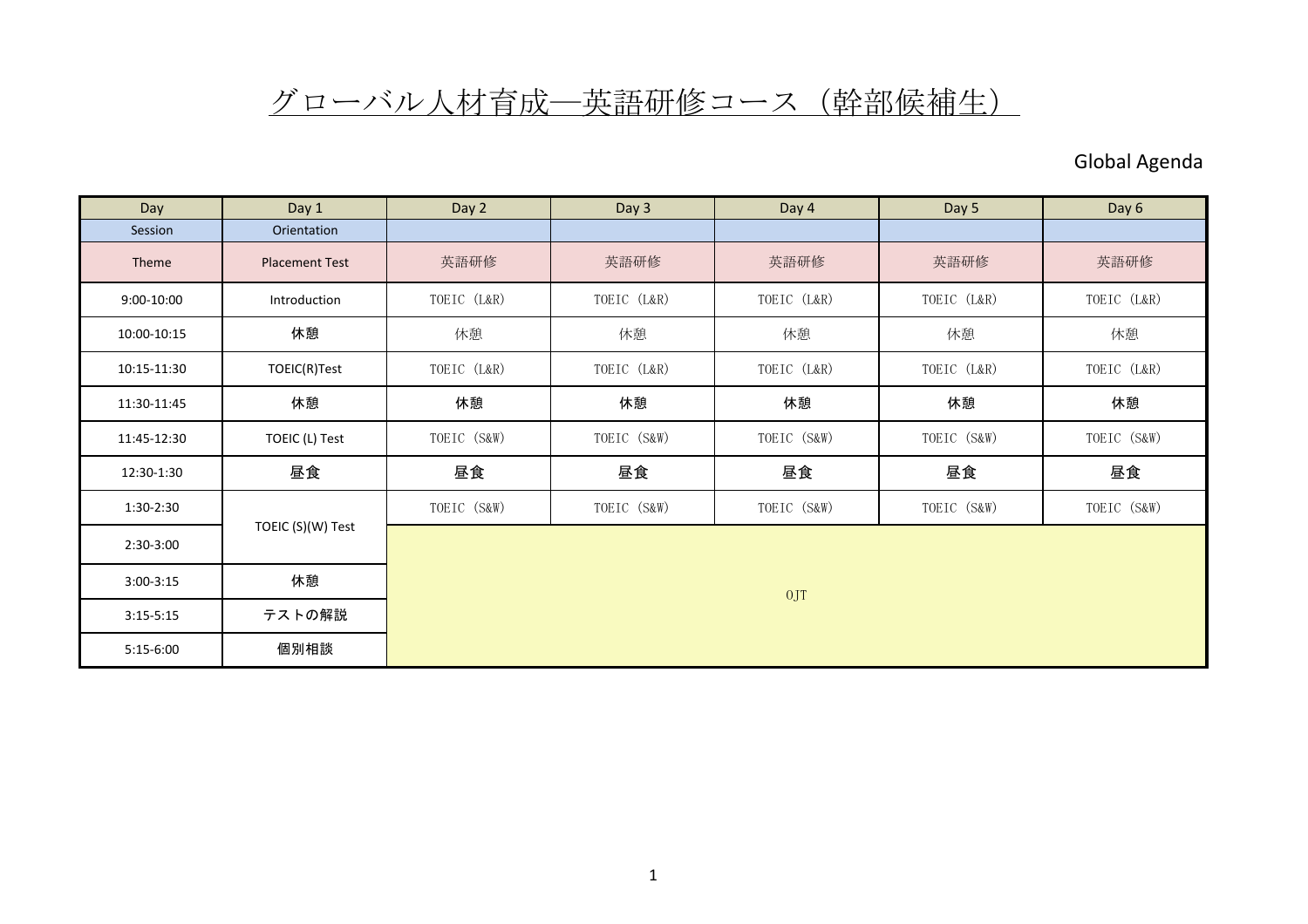| Day         | Day 7       | Day 8       | Day 9       | Day 10      | Day 11      | Day 12            |
|-------------|-------------|-------------|-------------|-------------|-------------|-------------------|
| Session     |             |             |             |             |             | Mid-Assessment    |
| Theme       | 英語研修        | 英語研修        | 英語研修        | 英語研修        | 英語研修        | Review            |
| 9:00-10:00  | TOEIC (L&R) | TOEIC (L&R) | TOEIC (L&R) | TOEIC (L&R) | TOEIC (L&R) | TOEIC(L)Test      |
| 10:00-10:15 | 休憩          | 休憩          | 休憩          | 休憩          | 休憩          | 休憩                |
| 10:15-11:30 | TOEIC (L&R) | TOEIC (L&R) | TOEIC (L&R) | TOEIC (L&R) | TOEIC (L&R) | TOEIC (R) Test    |
| 11:30-11:45 | 休憩          | 休憩          | 休憩          | 休憩          | 休憩          | 休憩                |
| 11:45-12:30 | TOEIC (S&W) | TOEIC (S&W) | TOEIC (S&W) | TOEIC (S&W) | TOEIC (S&W) | テストの解説            |
| 12:30-1:30  | 昼食          | 昼食          | 昼食          | 昼食          | 昼食          | 昼食                |
| 1:30-2:30   | TOEIC (S&W) | TOEIC (S&W) | TOEIC (S&W) | TOEIC (S&W) | TOEIC (S&W) |                   |
| 2:30-3:00   |             |             |             |             |             | TOEIC (S)(W) Test |
| $3:00-3:15$ | 0JT         |             |             |             |             | 休憩                |
| $3:15-5:00$ |             |             |             |             |             | テストの解説            |
| 5:00-6:00   |             |             |             |             |             | 個別相談              |